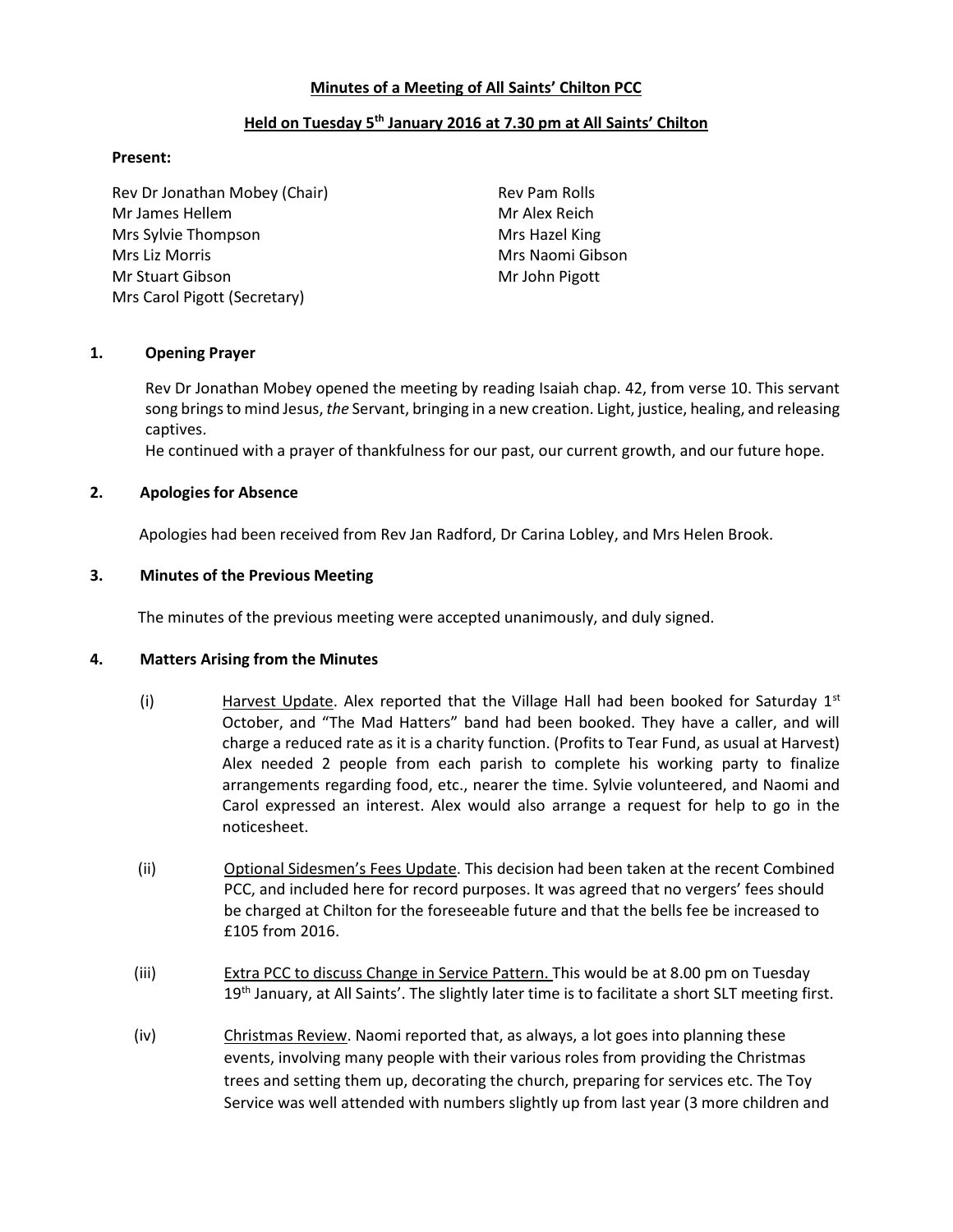2 more adults) and Peter providing the talk. The Burbages kindly ferried the toys to the Oxford Women's refuge afterwards.

The 4pm Carol service numbers were also up (with an extra 14 children and 2 adults) making it quite a noisy service with many young children. There were a couple of comments that projecting the whole service detracted from the atmosphere and this could have been confined to the talk only.

The 6.30pm numbers were down a little but it was a lovely atmospheric service. Naomi expressed thanks to John Pigott for his hard work setting up and clearing up afterwards, and for faithfully setting up the light for the chancel window each day of Advent. The Kerrs had put up the Holy, Holy, Holy banners again, and organised the refreshments well. Naomi had written letters of thanks to them all.

Christmas Eve 10pm service was up on last year (10 more) and Christmas Day was very well attended at 9.30am, with two families seated in the chancel. (21 more, 13 adults and 8 children) The 8am H.C. service had 1 more than the previous year (6 total). Peter spoke after the school nativity and his talk had been well received.

A good group had sung carols round the village, ending at the Millars (for the 35<sup>th</sup> year running) and 26 attended carols in the pub. This year Shea had requested Monday rather than Thursday.

The Advent Doors event, initiated by Peter last year, had been appreciated, (and had been set up this year in Harwell also, for the first time).

Thank you letters had been sent to the Garden Centre and Pam & Rosemary for the trees. Hazel had also been thanked for organizing the tower tree once more.

Melanie Shields and Elizabeth Berger had set up, and subsequently dismantled, the tree inside church and had been thanked for decorating it, helped by their children.

## 5. Committee Reports

- (i) Finance.
	- a) Finance report and Revenue Account. Stuart had done sterling work as ever, and the Rector expressed the grateful appreciation of PCC for all his time-consuming work as treasurer.

Stuart reported that the year had started with us about £770 in the red, but ended about £250 in the black; the other good news was that we had paid our Parish Share in full. However, Charities and Missions had suffered, in order to do this, but £500 had been sent to John Abu Bakker at the end of the year.

The bad news was, that the Path Fund was £8,544.93 in the red, and we could not claim back the VAT, although he had tried several "angles".

The CFW Fund was quite good with donations so far, so that only £750 was needed from the Church Hall Fund to supplement this this year. However, most donations had been one-off sums "up-front", and so a second phase appeal should be started. The Rector would be preaching on the topic of giving in January. There had been donations of £160 to the shed fund, which had been used on the foundations. Another £1,000 would be needed in the near future.

Overall, it had been a very good year, and there would be four weddings this year, augmenting the fees element of the budget.

In response to questions, the increase of £1,000 to the Youth budget was mainly due to the hire of the Community Room for Fledgelings. This had not been budgeted for in 2015, as it was a new venture, initiated by the CFW. There had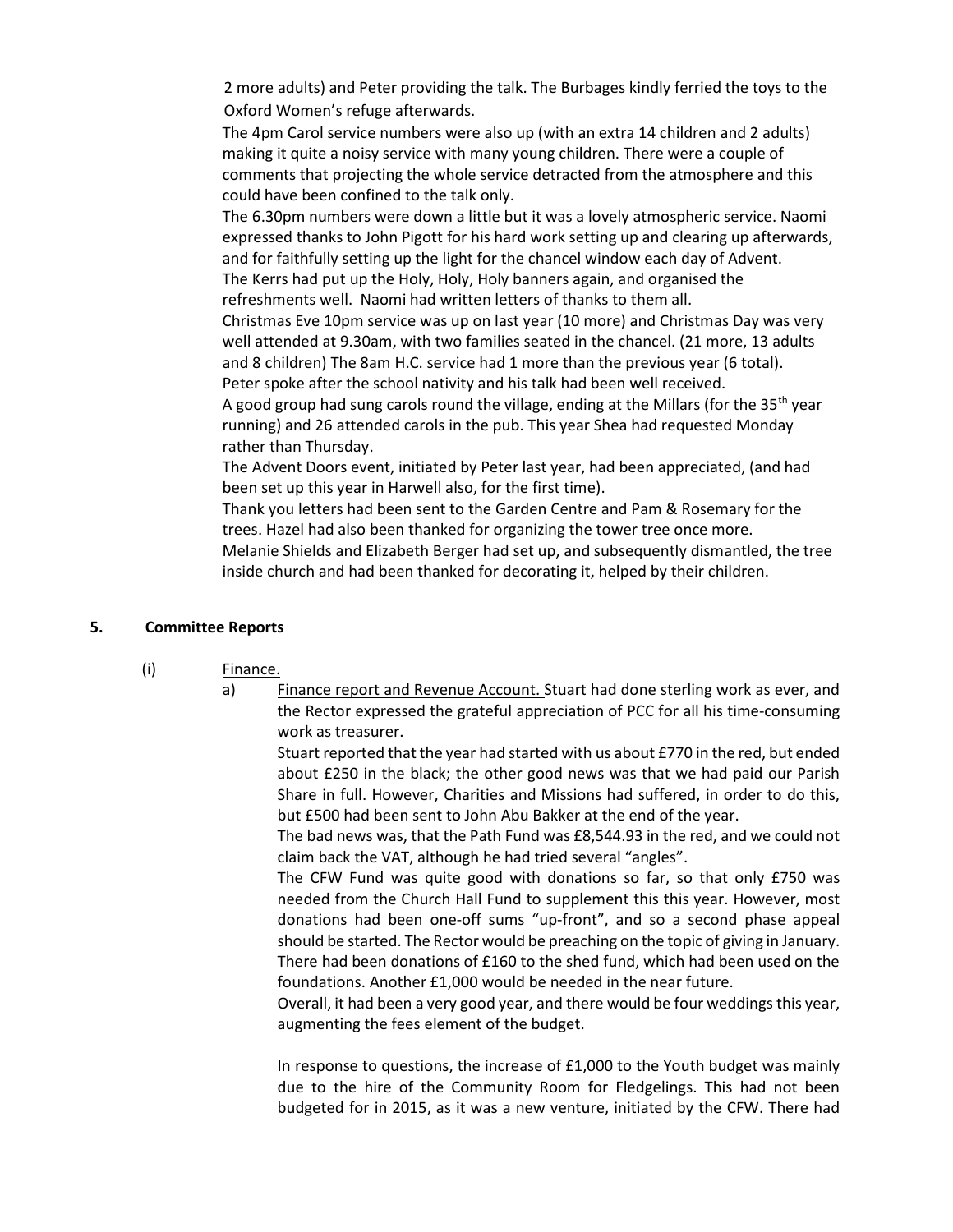been donations from those attending Fledgelings, amounting to approximately £500.

Pavilion had been paid in full for the path using the Legacy Fund in addition to the donations received. The aim was to reimburse this by the end of 2016 by fundraising efforts. Pavilion had impressed Stuart, in the way they had done more work than had been strictly quoted for. For future major expenses, the Historic Churches Trust should be approached for grants. They typically give 10% of costs, if approached before work commences.

Office costs were increased, mainly due to the one-off cost of up-grading the website to be mobile-friendly.

b) Budget. The budget for 2016 shows marked increases for Church Insurance and Fabric. Ecclesiastical Insurance had not visited for several years. They did visit recently, and stated that we were under-insured. For this reason, the budget shows an increase from £750 to Stuart's estimate of £1,500. However, he has since received their quote of £854, due in September 2016.

The Fabric Committee had submitted a detailed budget, including the Quinquennial Inspection, and this is therefore more realistic than previous years' estimates.

Currently, Gift Aid may be reclaimed on £5,000 of loose plated giving, but this limit is to be removed in 2016.

The proposed budget currently stood at a deficit of about £9,000. However, a paper had been circulated, proposing our Missions Giving be reduced from 15% to 10%, which would free up about £1,500. PCC could discuss this paper at this meeting, or accept the deficit budget as it stood, and review it later in the year.

It was proposed by Stuart, and accepted unanimously, that the deficit budget be accepted, and reviewed at the July PCC meeting.

The Missions Giving Proposal will be tabled for discussion at the July meeting, if necessary.

## (ii) Fabric.

- a) Path, up-date. Alex reported that the path had been completed, and further work (tidying edges, etc.) would be undertaken by members of the fabric committee. Also see Finance (a) above.
- b) Shed/Sorting Church Rooms. The shed should be erected during the week beginning 11<sup>th</sup> January, and Naomi would then be able to liaise with Peter to reorganise the church rooms. A cupboard in the lower room would be desirable to keep it tidy. Naomi would then take the annual inventory.
- c) Heating (watching brief). This had been a very mild winter so far, and the heaters had been functioning well.

## 6. Reservation of Grave Space

Rev Pam Rolls had received a request from Mr Michael and Mrs Nichola Gosney of 10 Beaufort Close, Didcot, to reserve a grave space next to the grave of Nichola's stepfather, Mr Donald LeClair, in the west side of the churchyard. The PCC discussed the request and agreed that the Rector and